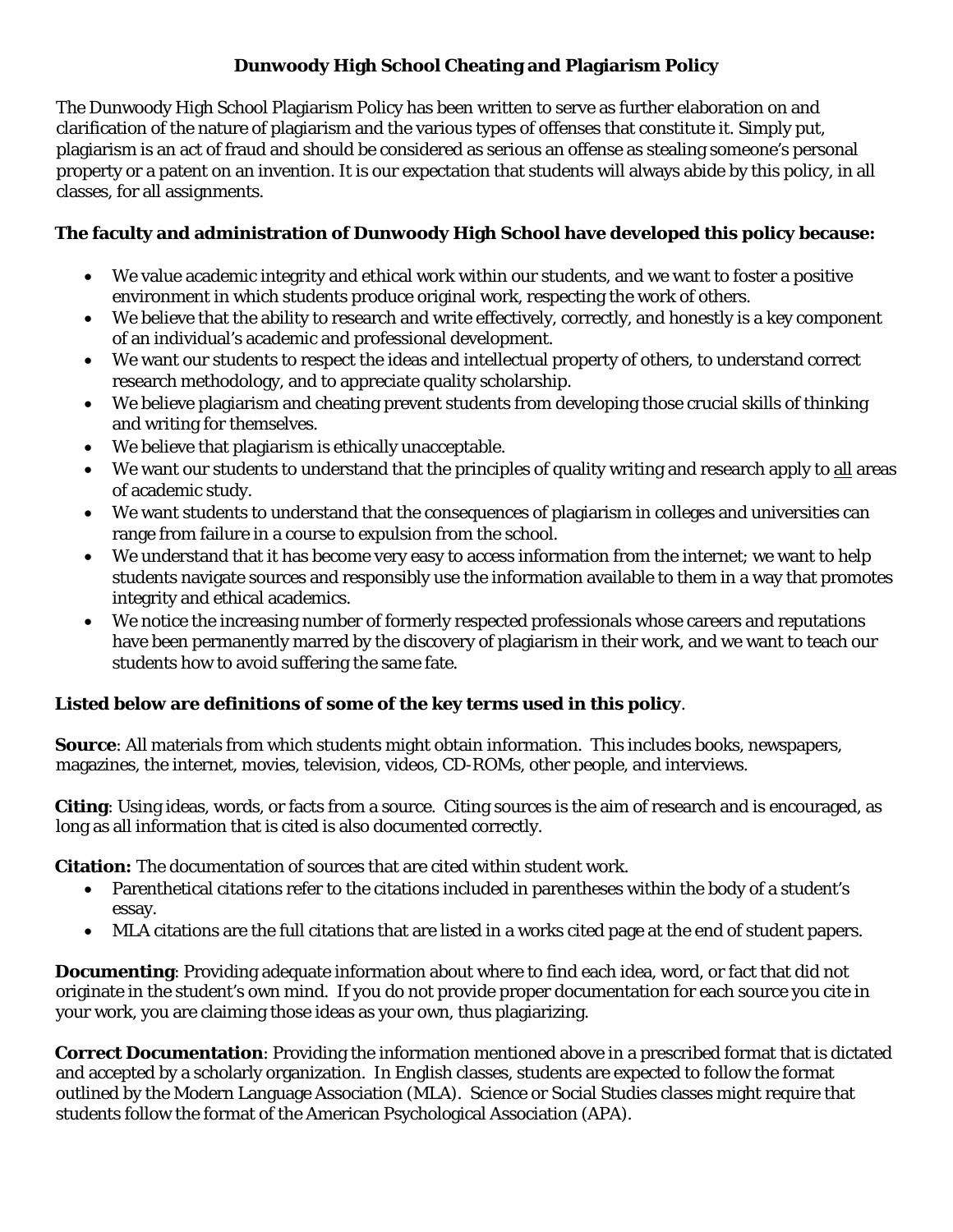#### **All Dunwoody High School students receive the following guidelines regarding cheating in the Student Code of Conduct, printed in your Student Handbook:**

### CHEATING POLICY – **Plagiarism includes, but is not limited to, the following actions**:

- Using or possessing, as well as giving or receiving, unauthorized materials in a testing situation (including notes, textbook, cheat sheets, electronic devices),
- Giving or sharing information on a test, quiz, homework, project, or any other work from your classes.
- Copying another student's work of any kind in any form,
- Turning in the same work for multiple assignments, whether for one class or multiple classes. (This is called "self-plagiarism"),
- Passing on or receiving definite answers to test or quiz questions,
- Turning in work for credit that is not one's own (This includes, but is not limited to, information from the internet),
- Submitting text that has been cut-and-pasted from the internet without attribution,
- Sharing or copying information from another student's computer or mobile device, and
- Paraphrasing without attribution.

Plagiarism of any sort, as defined and explained in the Dunwoody High School plagiarism policy, is strictly prohibited.

### **A student will be considered to be in violation of the plagiarism policy if he or she does any of the following:**

- Uses the direct wording of another source without documenting the source and putting the words in quotation marks,
- Uses the ideas of another person without fully documenting the source of those ideas,
- Copies the basic sentence structure of another writer's work, but changes some of the words,
- Downloads and turns in information as one's own work,
- Provides incorrect or fictitious information about a source,
- Cites a source in such a way as to change the content, meaning, or intention of a source,
- Turns in the work of someone else (peer, teacher, parent) as his or her own,
	- (This includes homework assignments, journal entries, formal papers, and projects. Though many teachers at Dunwoody High School effectively practice cooperative and team learning, turning in another person's work is not compatible with the theories and objectives of cooperative learning)
- Completes another student's assignment for him or her and allows it to be turned in as the other student's work, and/or
- Turns in the same work for multiple assignments. For example, if a student turns in an essay for both American Literature and U.S. History, it is considered self-plagiarism.

Please note: Plagiarism and cheating are not limited to the examples provided above. Please read the student conduct handbook carefully for a complete list of actions that will be considered violations of this policy.

**Consequences**: As stated in the student code of conduct, when a teacher can provide evidence that a student has plagiarized any portion of an assignment, the student will receive a "0" on the assignment without an opportunity to rewrite it. The student will receive an "N" in conduct for the grading period after their first offense of plagiarism/cheating. Repeated offenses will result in a "U" in conduct for the course. The teacher will also submit a discipline referral to the Assistant Principal of Instruction. Students should consider the impact that plagiarism could have on their grades and their permanent conduct records before they make the decision to violate the policy. Teachers and administration will follow the plagiarism policy in its entirety and without exception.